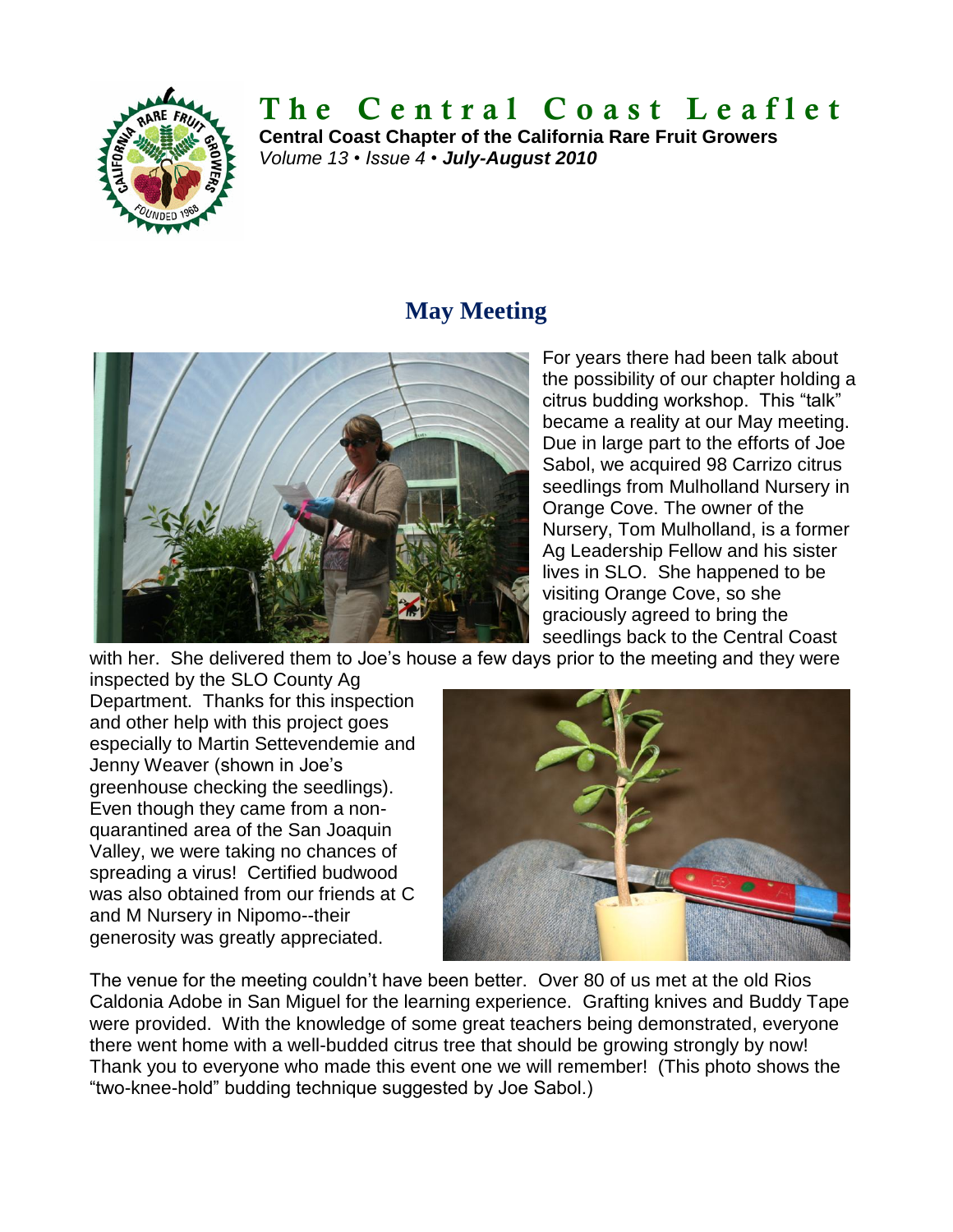## **June Meeting**



Lupine Meadow Farm, the delightful home of David and Joan Maislen, was the site of our June gathering. While we had a meeting and barbeque there just a year ago in July, there was still so much to see and learn about—from bees to gophers—that it didn't seem like we'd been there so recently at all! David is a very enthusiastic speaker and he held everyone's interest. The tour of his new greenhouse was a special treat. (Contact David if you want one like his!)

The plant raffle was the highlight of the

afternoon and anyone who didn't go home with something really extraordinary just wasn't paying attention! Not only was that a good deal for the 80 plus attendees, over \$250 was raised for our

coffers for programs such as high school apple grafting and scholarships!

Andrew Cook also gave a surprise demonstration on compost bins. There were loads of "freebies", too: pepper plants, tomato plants, dragon fruit cuttings, pots, and even some lemons and oranges. Best of all, there was plenty of "free" advice! (These photos are from Joe Sabol. They were taken last year, but Dave and his orchard both still look just as good—if not better!)





#### **Do You Espalier?**

A few weeks ago I went to the home of Robert and Carol Scott to gather information to write an article on the art in their garden. The Scotts have an amazing number of plants packed into their small acreage, thanks in part to Robert's love of the art of espalier. While this photo (taken by Joe Sabol) only shows one small portion of his work, it is representative of it. His plums and pluots are absolutely loaded with fruit this year.

I started thinking about what a great way

espaliering a tree is to provide fruit in a compact area. Of course, this has a self-centered meaning for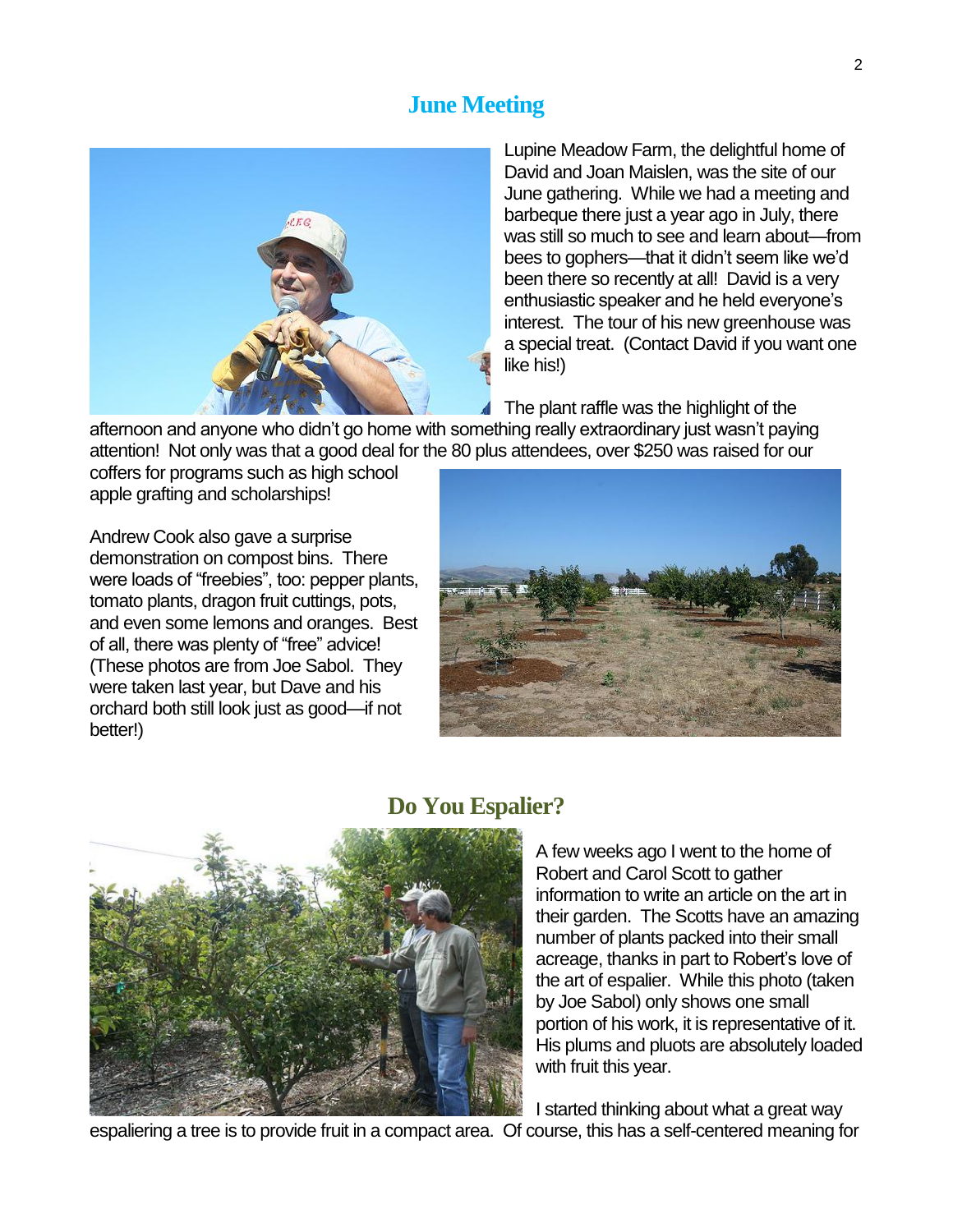me. My husband and I are moving from the five acres we have now in Nipomo to a city lot in a golf-course subdivision in Palm Desert. This means we have lots of open land behind us, but virtually no yard or garden space of our own.

One of my least favorite things is shrubs that don't flower or produce something edible for either man or beast, yet that is what I am stuck with on the side of the house that my new kitchen window overlooks. So, I thought, it would be great if I could plant something that fruits and have it not only look beautiful, but produce something I'd like to eat. However, with that tiny space between the sidewalk and the wall, the plant would have to be an espalier. Could I even do it? Or would it take the years of expertise of Robert and Carol to perfect the idea?



I did some research via the internet and here is what I came

up with. Maybe you have a space you are ready to put to use in this way, too.

- 1. Start with a simple design idea. Fan or T-shapes are especially good for the beginner. Draw your design idea out and provide at least 12-16" between the branches for the fruit. This also allows your design to be more visible. You will need approximately 7 feet in width for your tree to mature.
- 2. When growing against a solid wall, provide a wire framework set 6-8" out from the wall to allow air circulation and light penetration. The wire should be 12 or 14 gauge and you will need the correct wall mounts for the type of wall your plan to train your espalier against. Six inch eye bolts work very well. You can get them for wood or concrete.
- 3. Provide a deep and well-amended planting hole. Make sure adequate water will be provided.
- 4. Choose a small container grown plant that has long, well-spaced branches. (I think "spindly" might be good!) Semi-dwarf or dwarf varieties work very well here. You may even find "preplanned" espalier trees at the nursery.
- 5. If the branches are stiff, take a bonsai growing hint and wrap the branch with a wire that allows you to gently bend it into shape. Tie the branch to your wire frame with soft twine or gardening stretch tie. (Or cut those old panty hose into strips and recycle them as nearly invisible ties!)
- 6. Apples and pears make especially good espaliers, but other stone fruits work well, too, as do loquats, pomegranates, persimmons, and figs. (Keep in mind that some fruits, such as cherries and plums, fruit off of the previous year's growth so you will need to take that into consideration when you are pruning to train your espalier.) Berry vines and other fruiting vines such as grapes can usually be adapted to this method of growing, too.
- 7. In general, prune your espalier in late winter or early spring.
- 8. Be patient with your training and pruning! This is not an "instant gratification" art!

Perhaps one of these days I will be able to send a photo to this newsletter and show you my success! All I have to do now is figure out what fruit will grow in the 114 degree heat! Maybe I can get a pitahaya or two to grow along that wall. Pitahaya need to being trellised, which is similar to an espalier, but I'm not sure, even if they do belong to the cactus family, that they can take the desert heat. But wait—have you ever heard of an espalier date palm?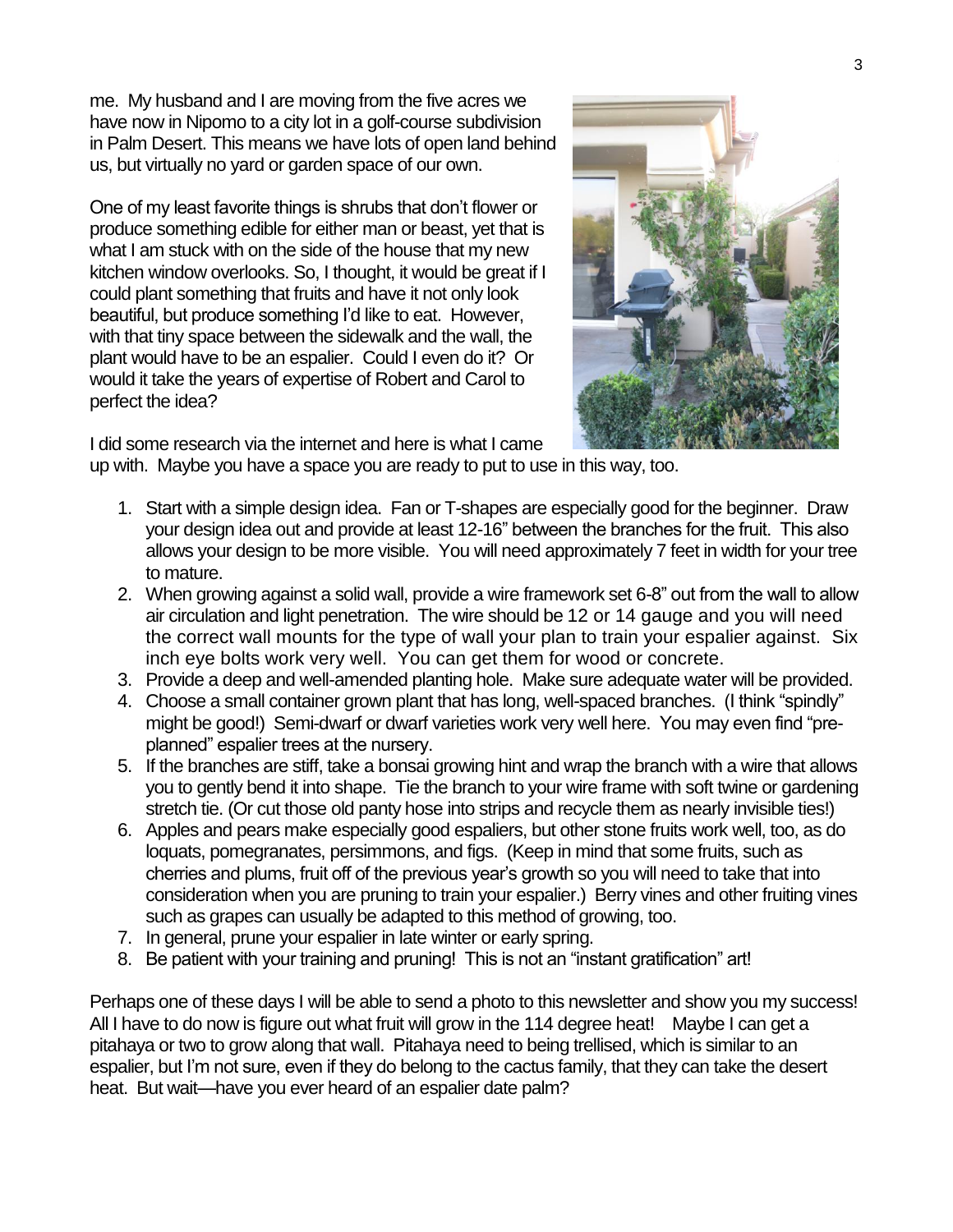### **Change Is Inevitable**



moving to Palm Desert in September and now Gary Fourer will be taking on this fun task! I hope to keep my hand in writing articles for CRFG by sending them for publication in our national magazine. (I have just done one highlighting Robert and Carol Scott's garden and orchard that will be published in the *Fruit Gardener*.) Thank you all for the encouragement over the years. (Both of these photos are by Joe Sabol.)

As of May  $4<sup>th</sup>$ , our wonderful chapter secretary resigned her position as she is shifting to a new phase of her life. Helen Wigham, who has been our secretary for the past several years, is moving from the Central Coast to New Mexico! We wish her the best as she pursues her dreams.

This is also the FINAL edition of the newsletter that will be edited by Lennette Horton. This is a job I've been doing for nearly seven years! Time has flown and I've had a ball, but I am



#### **Announcements**

**WELCOME NEW or RETURNING ASSOCIATES:** Marvin Blackburn, Duke G. Johnson, Charlotte Hee, Arlene Sackman, Patrick & Pam Forgey, and Mary Jo DeSio.

**JOIN THE NATIONAL CRFG:** If you **haven't** joined the national organization of the **California Rare Fruit Growers**, why not? With your membership you receive a wonderful color magazine, **The Fruit Gardener,** filled with great articles on fruit growing, news, many chapter activities and contacts. You can also vote on important membership issues and even elect the governing board. Where else can you get so much for a mere \$3.00 a month? That's less than one trip to that specialty coffee place! Dues are **\$36 annually** or **3 years for \$100**. Membership applications are available from **Joe Sabol**. Call him at **544-1056** if you can't find him at a meeting or sign-up online at [www.crfg.org.](http://www.crfg.org/) (If you prefer, you can save more by subscribing to the magazine by **e-mail only** which is just **\$25** per year!)

**CHAPTER NEWSLETTER FEES:** Please be sure your chapter newsletter fees are current and save our treasurer, Dick Pottratz, lots of work. Newsletter fees are due January 1 of each year. The annual fee is a pittance at \$6 or \$25 for five years.